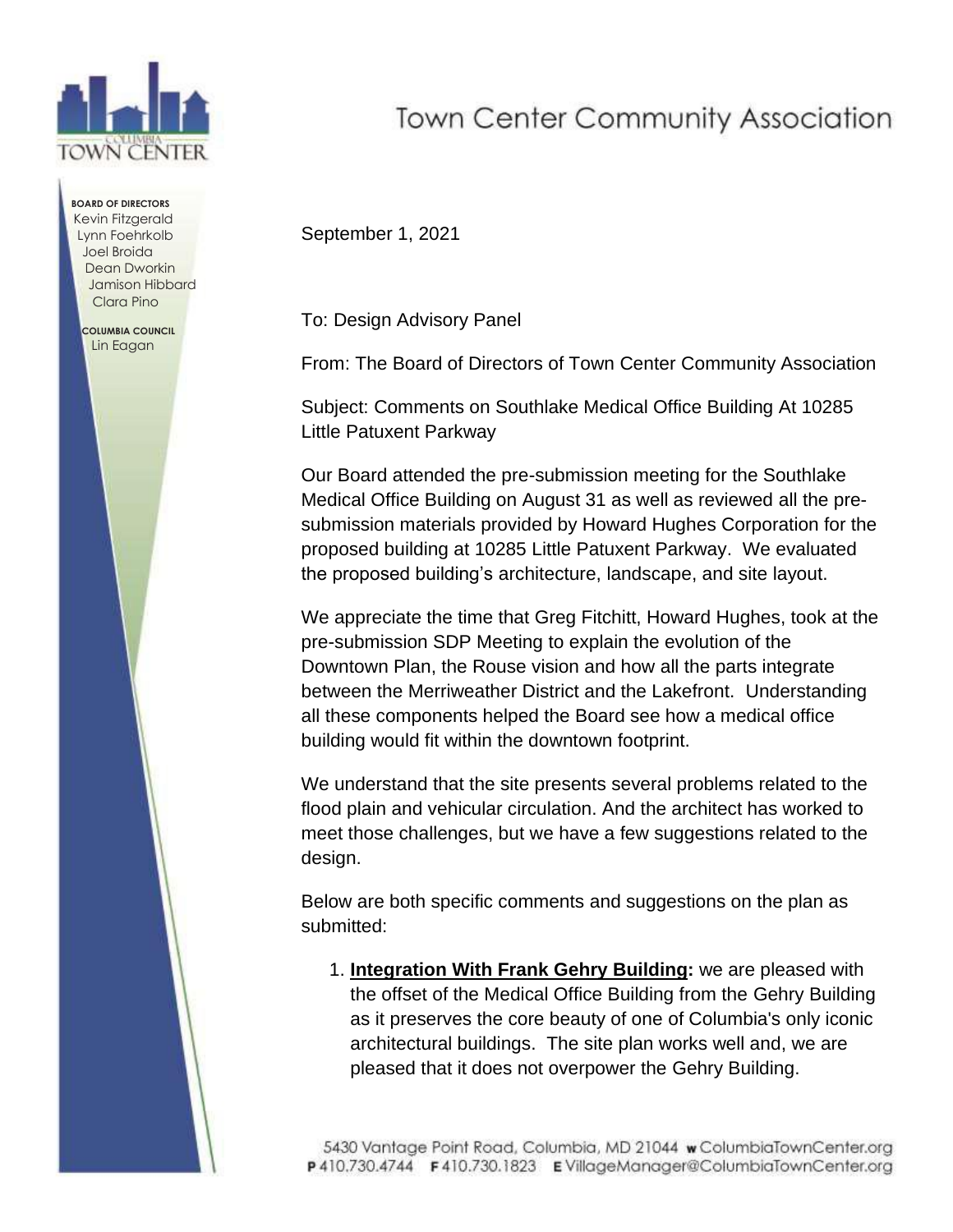

## **Town Center Community Association**

- 2. **Architectural Design Elements/Materials**: the use of metal, glass, wood, and louvers creates visual interest in the building and complements the Gehry Building. The use of rectangles on the building's facade matches well with the iconic Gehry Building.
- 3. **Architectural Shape:** We recognize that some attention has been given to the façade to match that of the Frank Gehry building. But the cornice shown in the renderings is underdeveloped and could use more refinement. The building design is too "boxy". It is a rectangle on sticks with "limited curb appeal" in relationship to the Gehry Building. If the proposed medical office building had cutout terraces or staggered design lines like the Gehry Building it would complement the Gehry building and give it more curb appeal.
- 4. **Residential Units:** There was an earlier plan for the lakefront Core B Parcel (Book: 18398, Page:308) that showed condominiums at that site, which seemed appropriate with the great views of the lake. The addition of more residential buildings will make the lakefront neighborhood more lively, walkable. We were pleased to hear in the pre-submission meeting that the next project being submitted by Howard Hughes for the Lakefront Core District in 3-6 months will be residential.
- 5. **Underground Parking Lots:** More thought could be given to the look of the parking deck. If landscaping will not hide the open structure, perhaps the texture and or color could be refined. We would prefer that the cars parked in the garage not be viewable from the Lakefront pathways as we think it will detract from the aesthetics. Screening should be added to the building design to block the view of cars in both underground lots.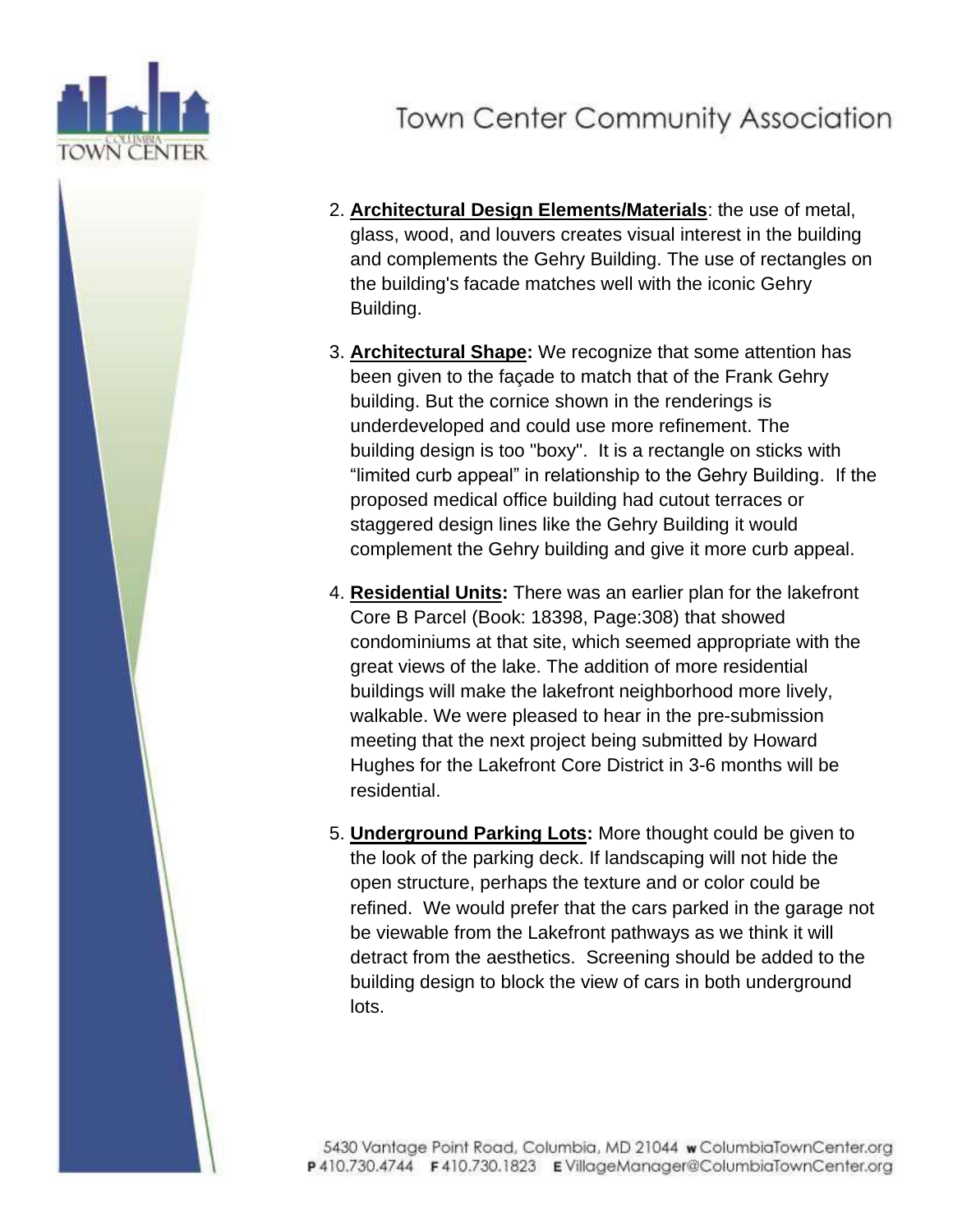

## **Town Center Community Association**

- 6. **Permanent Bike Racks/EV Charging Stations/Scooter Charging Stations:** we would suggest that permanent bicycle racks be included as part of the architectural design and footprint as well as electric vehicle and scooter charging stations.
- 7. **LEED Platinum Certification:** we were pleased to hear about all the design elements that were included that could qualify the building for LEED Platinum Building Certification.
- 8. **ADA Components:** we support all efforts to allow for ingress and egress to the lakefront for people with disabilities and urge Howard Hughes Corporation to incorporate these elements in the design and layout of the new building.
- 9. **Ramp In Back Over CA Land:** we ask that if built, it should be aesthetically pleasing, include interesting design elements and blend in with the overall design and footprint of the building.
- 10.**Landscaping:** The landscape plan will be critical to the success of the building. We recommend more robust planting to mask the parking deck. Prefer the use of Maryland native plants that complement the lakefront and overall building design and layout.
- 11.**Rooftop Terrace:** it would be nice to include a small publicaccess rooftop terrace for people to enjoy the lake views. It does not have to displace the solar panels that are being contemplated.
- 12.**Lower-Level Public Terrace (4,500+ SF):** We look forward to seeing how the public terrace will connect to the existing lake pathways.
- 13.**Sight Lines from Other Existing and Future Buildings**: We believe like others that attended the pre-submission SDP meeting that the future buildings may be looking down at the roof of this building. Mechanical equipment should be shielded from view.

5430 Vantage Point Road, Columbia, MD 21044 w ColumbiaTownCenter.org